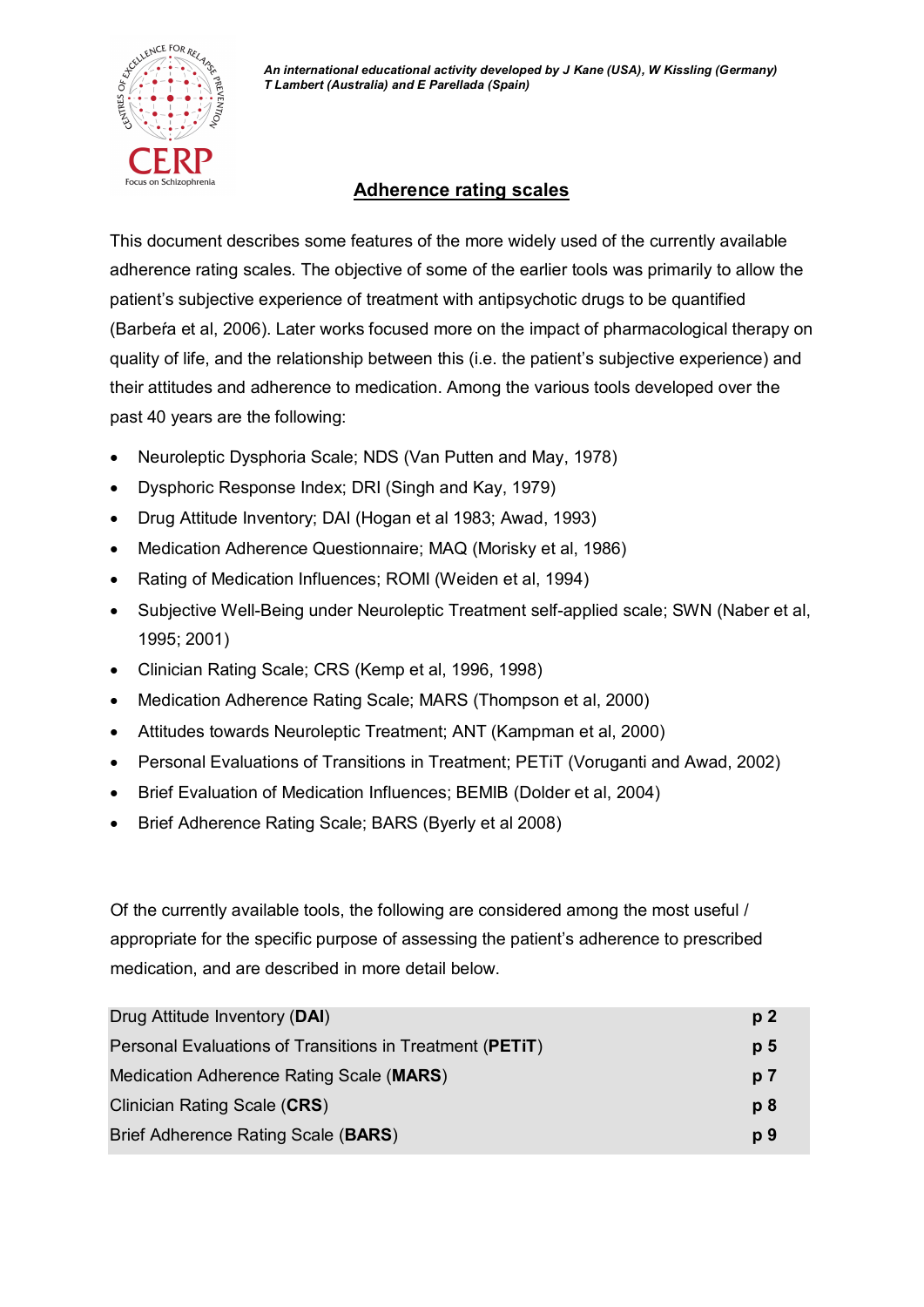**CERP CERP Adherence rating scales** *CERP* **Adherence rating scales** 

## **1. Drug Attitude Inventory; DAI** (Hogan et al, 1983)

The DAI consists of a questionnaire that is completed by the patient. It includes a series of questions, each with true/false answers, pertaining to various aspects of the patient's perceptions and experiences of treatment. The original scale consists of 30 questions, but a short form consisting of 10 questions has also been validated (page 4; Awad, 1993)

The patient should be asked to read each statement in the questionnaire (see page 3) and decide whether they believe it to be true or false (or *mostly* true/false) as applied to their own experience with medications (only those medications used for the patient's mental health needs). They should circle their answers in ink on the form.

## **Scoring**

The DAI-30 (page 3) contains 15 items that a patient who is fully adherent to their prescribed medication (and so would be expected to have a 'positive' subjective response to medication) would answer as 'True', and 15 items such a patient would answer as 'False'.

To calculate the score from a set of answers, each 'positive' answer is given a score of plus one, and each 'negative' answer is given a score of minus one. In the following table, the 'positive' answers (score = plus one) are shown in bold text. In question one, for example, an answer of 'False' would score plus one and an answer of 'True' would score minus one.

The total score for each patient is calculated as the sum of the positive scores, minus the negative scores. A positive total score indicates a positive subjective response (adherent) and a negative total score indicates a negative subjective response (non-adherent).

2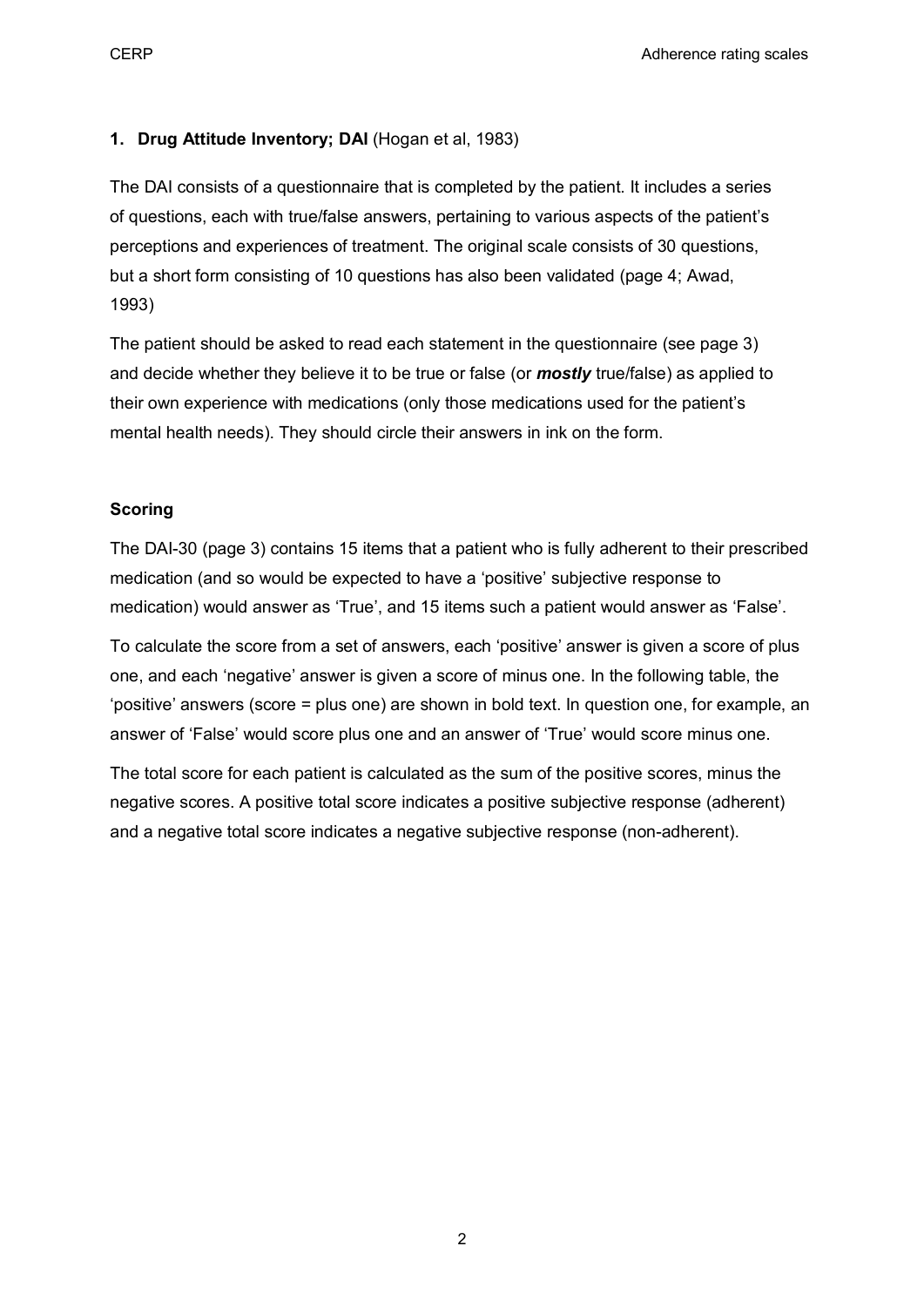## **DAI-30 questionnaire**

|                                                                                                  | <b>Name</b><br><b>Date</b>                                                                 |         |  |
|--------------------------------------------------------------------------------------------------|--------------------------------------------------------------------------------------------|---------|--|
|                                                                                                  | <b>Question</b>                                                                            | Answer* |  |
| 1                                                                                                | I don't need to take medication once I feel better                                         | T/F     |  |
| $\overline{2}$                                                                                   | For me, the good things about medication outweigh the bad                                  | T/F     |  |
| 3                                                                                                | I feel strange, "doped up", on medication                                                  | T/F     |  |
| 4                                                                                                | Even when I am not in hospital I need medication regularly                                 | T/F     |  |
| 5                                                                                                | If I take medication, it's only because of pressure from other people                      | T / F   |  |
| 6                                                                                                | I am more aware of what I am doing, of what is going on around me, when I am on medication | T/F     |  |
| $\overline{7}$                                                                                   | Taking medications will do me no harm                                                      | T/F     |  |
| 8                                                                                                | I take medications of my own free choice                                                   | T/F     |  |
| 9                                                                                                | Medications make me feel more relaxed                                                      | T/F     |  |
| 10                                                                                               | I am no different on or off medication                                                     | T/F     |  |
| 11                                                                                               | The unpleasant effects of medication are always present                                    | T / F   |  |
| 12                                                                                               | Medication makes me feel tired and sluggish                                                | T / F   |  |
| 13                                                                                               | I take medication only when I feel ill                                                     | T / F   |  |
| 14                                                                                               | Medications are slow-acting poisons                                                        | T/F     |  |
| 15                                                                                               | get along better with people when I am on medication                                       | T/F     |  |
| 16                                                                                               | I can't concentrate on anything when I am taking medication                                | T/F     |  |
| 17                                                                                               | I know better than the doctors when to stop taking medication                              | T/F     |  |
| 18                                                                                               | I feel more normal on medication                                                           | T/F     |  |
| 19                                                                                               | I would rather be ill than taking medication                                               | T/F     |  |
| 20                                                                                               | It is unnatural for my mind and body to be controlled by medications                       | T/F     |  |
| 21                                                                                               | My thoughts are clearer on medication                                                      | T/F     |  |
| 22                                                                                               | I should keep taking medication even if I feel well                                        | T/F     |  |
| 23                                                                                               | Taking medication will prevent me from having a breakdown                                  | T/F     |  |
| 24                                                                                               | It is up to the doctor to decide when I should stop taking medication                      | T/F     |  |
| 25                                                                                               | Things that I could do easily are much more difficult when I am on medication              | T/F     |  |
| 26                                                                                               | I am happier and feel better when I am taking medications                                  | T/F     |  |
| 27                                                                                               | I am given medication to control behaviour that other people (not myself) don't like       | T/F     |  |
| 28                                                                                               | I can't relax on medication                                                                | T/F     |  |
| 29                                                                                               | I am in better control of myself when taking medication                                    | T/F     |  |
| 30                                                                                               | By staying on medications I can prevent myself getting sick                                | T/F     |  |
| If you have any further comments about medication or this questionnaire, please write them below |                                                                                            |         |  |
|                                                                                                  |                                                                                            |         |  |

 $T = True, F = False$ 

\*Answers shown in **bold** are scored +1; answers in normal font are scored -1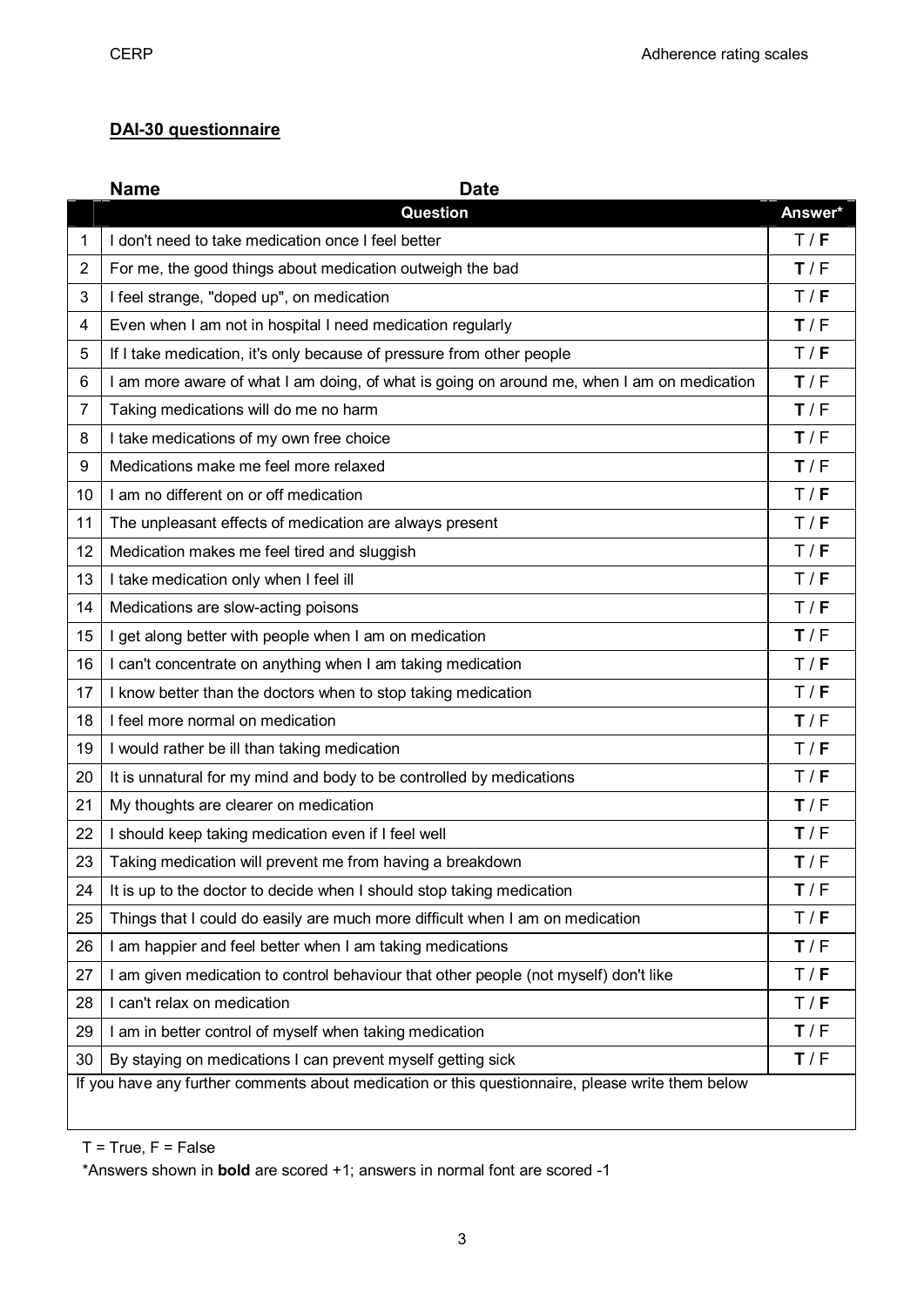The DAI-10 was derived by means of stepwise discriminant analyses applied to the responses of 150 schizophrenia patients to the DAI-30 (Awad, 1993).

The DAI-10 contains six items that a patient who is fully adherent to prescribed medication would answer as 'True', and four they would rate as 'False'.

Scores are allocated to each answer and the total score is calculated in the same way as for the DAI-30. Similarly, a positive total score indicates a positive subjective response (adherent) and a negative total score indicates a negative subjective response (nonadherent).

## **DAI-10 questionnaire**

|                                                                                       | <b>Name</b><br>Date                                                  |                                |
|---------------------------------------------------------------------------------------|----------------------------------------------------------------------|--------------------------------|
|                                                                                       | <b>Question</b>                                                      | <b>Answer</b><br>(True/False)* |
| 1                                                                                     | For me, the good things about medication outweigh the bad            | T/F                            |
| 2                                                                                     | I feel strange, "doped up", on medication                            | T/F                            |
| 3                                                                                     | I take medications of my own free choice                             | T/F                            |
| 4                                                                                     | Medications make me feel more relaxed                                | T/F                            |
| 5                                                                                     | Medication makes me feel tired and sluggish                          | T/F                            |
| 6                                                                                     | I take medication only when I feel ill                               | T/F                            |
| 7                                                                                     | I feel more normal on medication                                     | T/F                            |
| 8                                                                                     | It is unnatural for my mind and body to be controlled by medications | T/F                            |
| 9                                                                                     | My thoughts are clearer on medication                                | T/F                            |
| 10                                                                                    | Taking medication will prevent me from having a breakdown            | T/F                            |
| If you have any further comments about medication or this questionnaire, please write |                                                                      |                                |
|                                                                                       | them below                                                           |                                |

 $T = True, F = False$ 

\*Answers shown in **bold** are scored +1; answers in normal font are scored -1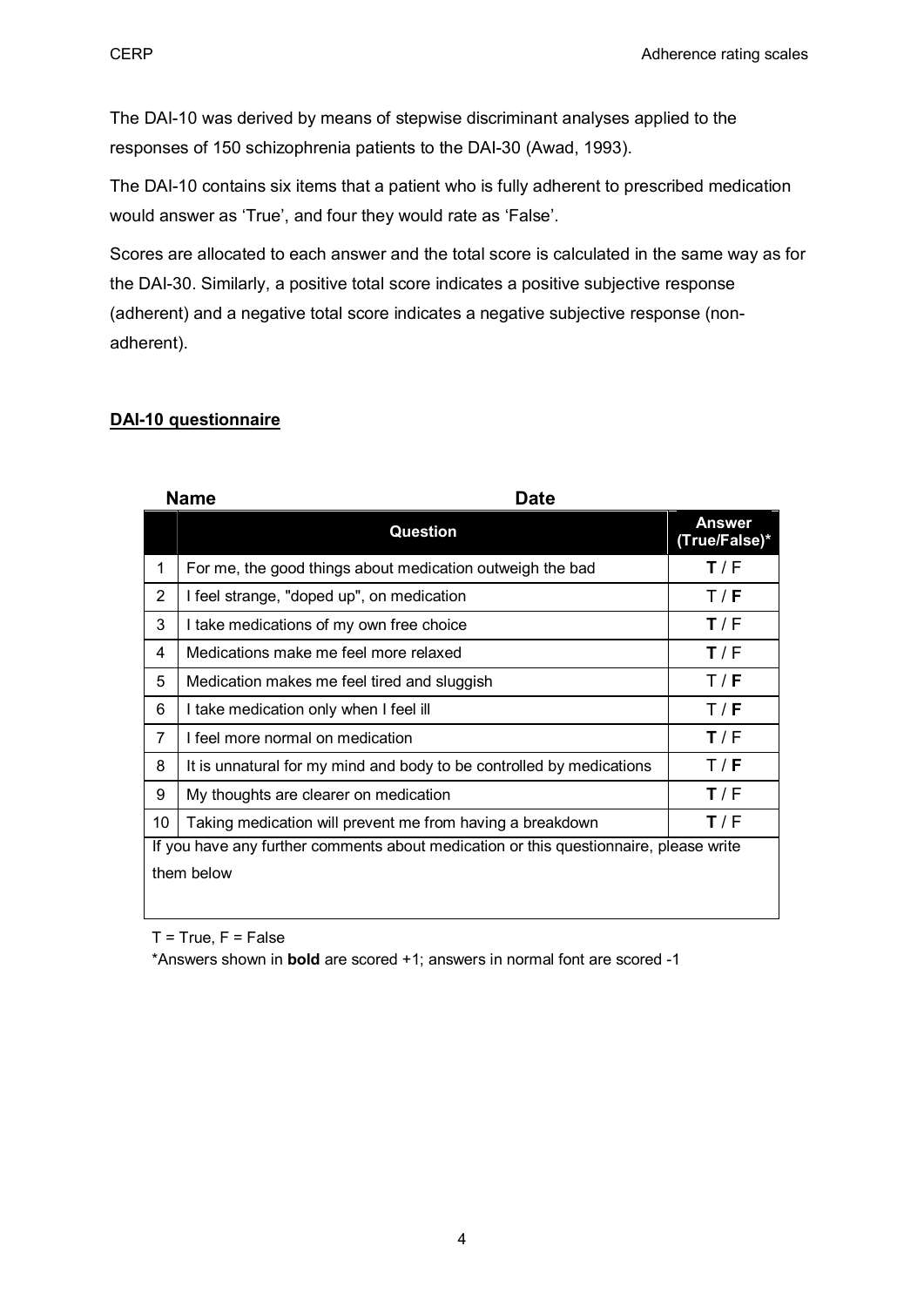# **2. Personal Evaluations of Transitions in Treatment; PETiT** (Voruganti and Awad, 2002)

PETiT is another self-administered patient questionnaire. It was developed with the aim of producing a tool that could monitor *changes* perceived by a patient receiving therapy based on antipsychotic drugs, and particularly to measure the effects of atypical antipsychotic drugs on outcomes such as subjective well-being.

The patient should be advised that the questions are about how they have been feeling and doing *during the past week*. They should read each of the statements in the questionnaire (page 6) and should choose the answer that best indicates their feelings, by circling it with a pen. They should use the following key:

| <b>Often</b>     | Frequently feel or act in the way described         |
|------------------|-----------------------------------------------------|
| <b>Sometimes</b> | Only feel or act that way occasionally              |
| <b>Never</b>     | Had not felt or acted that way during the past week |

At the time of publication (2002), the authors advised that further information on the method of administration, scoring and interpretation of data was available (free of charge) by contacting them directly:

lvorugan@julian.wo.ca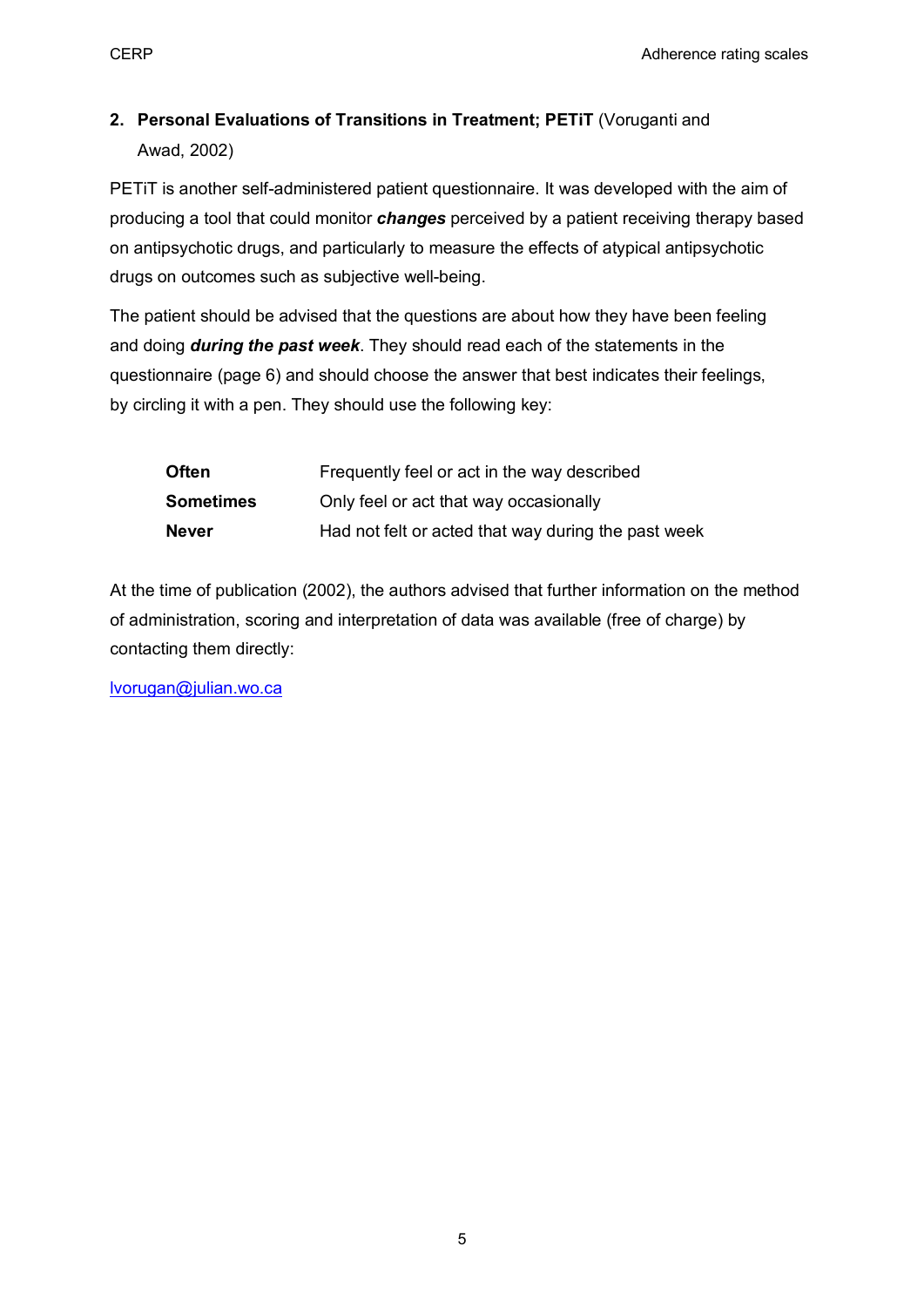## **PETiT questionnaire**

## **General questions**

|                | <b>Question</b>                                                      | Often | <b>Sometimes</b> | <b>Never</b> |
|----------------|----------------------------------------------------------------------|-------|------------------|--------------|
| 1              | My mind is sharp and clear                                           |       |                  |              |
| $\overline{2}$ | I am worried about what is happening to my health                    |       |                  |              |
| 3              | I feel dull and sluggish                                             |       |                  |              |
| 4              | I believe that people feel comfortable around me                     |       |                  |              |
| 5              | I feel too tired to do things that I should do                       |       |                  |              |
| 6              | I find it hard to come up with new ideas                             |       |                  |              |
| $\overline{7}$ | I am unable to trust people                                          |       |                  |              |
| 8              | I am satisfied with my life                                          |       |                  |              |
| 9              | I am able to concentrate on reading or television                    |       |                  |              |
| 10             | I am unhappy                                                         |       |                  |              |
| 11             | I have family or friends who really understand me                    |       |                  |              |
| 12             | My sex drive is weak                                                 |       |                  |              |
| 13             | I am able to communicate better with people                          |       |                  |              |
| 14             | Chores such as cleaning, washing and shopping are<br>too much for me |       |                  |              |
| 15             | I am able to remember things easily                                  |       |                  |              |
| 16             | I feel ready to work either as a volunteer or for pay                |       |                  |              |
| 17             | I feel good about myself                                             |       |                  |              |
| 18             | My future seems gloomy                                               |       |                  |              |
| 19             | I avoid meeting new people                                           |       |                  |              |
| 20             | I feel weird and strange                                             |       |                  |              |
| 21             | I can handle the daily hassles of life                               |       |                  |              |
| 22             | I dislike the way I look                                             |       |                  |              |
| 23             | I am not sleeping well                                               |       |                  |              |
| 24             | I am able to do things as well as other people                       |       |                  |              |

#### **Questions about medication**

|   | <b>Question</b>                                                         | <b>Often</b> | <b>Sometimes</b> | <b>Never</b> |
|---|-------------------------------------------------------------------------|--------------|------------------|--------------|
|   | I forget to take my medication                                          |              |                  |              |
| 2 | My medication is helping me                                             |              |                  |              |
| 3 | dislike my current medication                                           |              |                  |              |
| 4 | Friends and family believe that my current medication<br>is good for me |              |                  |              |
| 5 | Taking medication is unpleasant                                         |              |                  |              |
| 6 | I feel that the good things about taking medication<br>outweigh the bad |              |                  |              |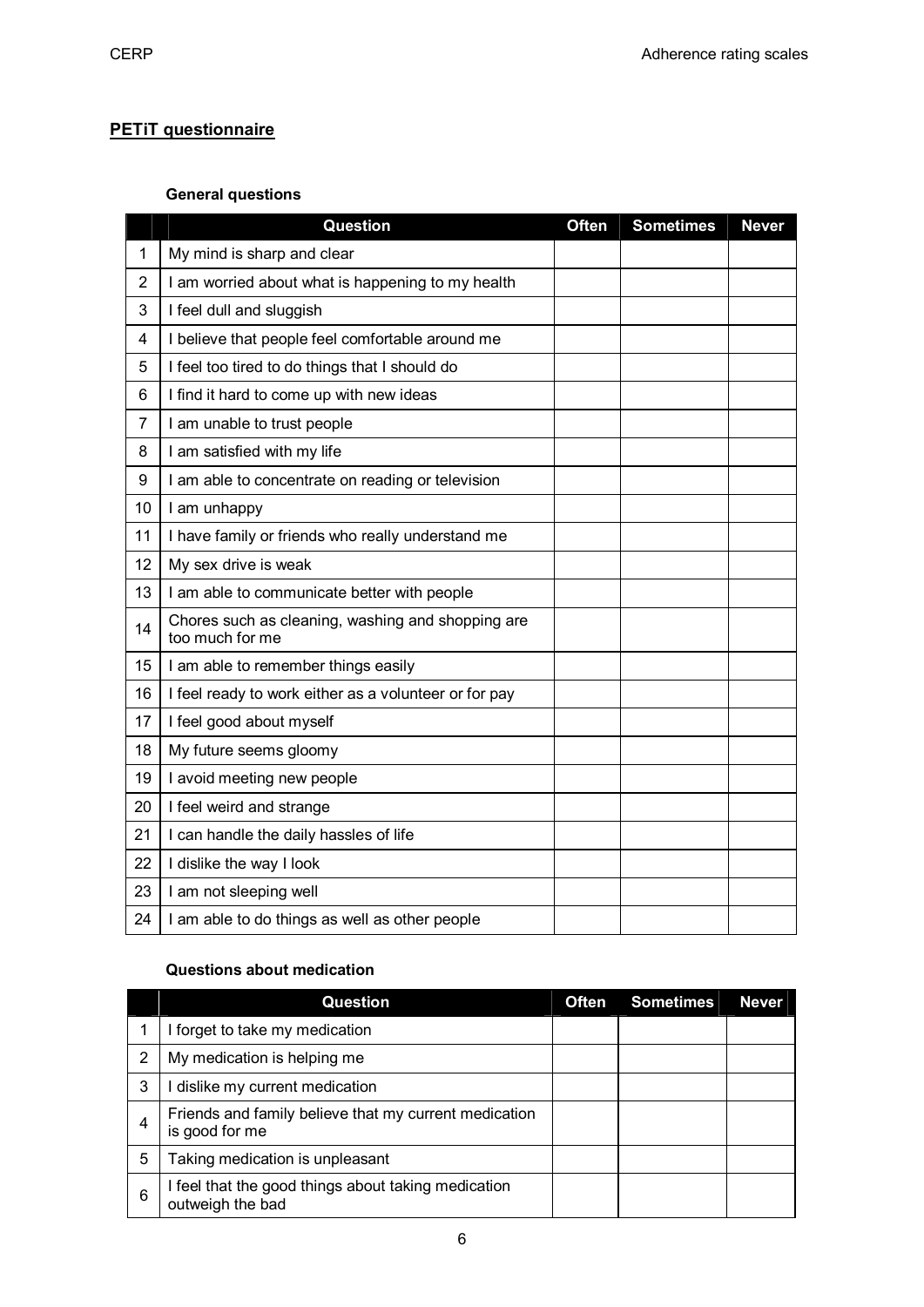## **3. Medication Adherence Rating Scale; MARS** (Thompson et al, 2000)

Thompson et al (2000) identified several deficiencies in the DAI as a measure of adherence and proposed a new inventory, the MARS scale, that incorporates features of both the DAI and the MAQ (Morisky et al, 1986) but which they claimed to have greater validity and clinical utility. They concluded that it was a valid and reliable measure of adherence to psychoactive medications.

The patient should be asked to respond to the statements in the questionnaire by circling the answer which best describes their behaviour or attitude towards their medication *during the past week*.

At the time of publication (2000), the authors advised that further information regarding the scale and scoring procedures was available (free of charge) by contacting them directly:

Dr Katherine Thompson Mental Health Services for Kids and Youth Locked Bag 10 Parkville Victoria 3052 Australia. knt@mhri.edu.au

#### **MARS questionnaire**

.

|                | <b>Question</b>                                                                     | <b>Answer</b> |
|----------------|-------------------------------------------------------------------------------------|---------------|
| 1              | Do you ever forget to take your medication?                                         | Yes / No      |
| $\overline{2}$ | Are you careless at times about taking your medication?                             | Yes / No      |
| 3              | When you feel better, do you sometimes stop taking your<br>medication?              | Yes / No      |
| 4              | Sometimes if you feel worse when you take the medication,<br>do you stop taking it? | Yes / No      |
| 5              | I take my medication only when I am sick                                            | Yes / No      |
| 6              | It is unnatural for my mind and body to be controlled by<br>medication              | Yes / No      |
| $\overline{7}$ | My thoughts are clearer on medication                                               | Yes / No      |
| 8              | By staying on medication, I can prevent getting sick.                               | Yes / No      |
| 9              | I feel weird, like a 'zombie' on medication                                         | Yes / No      |
| 10             | Medication makes me feel tired and sluggish                                         | Yes / No      |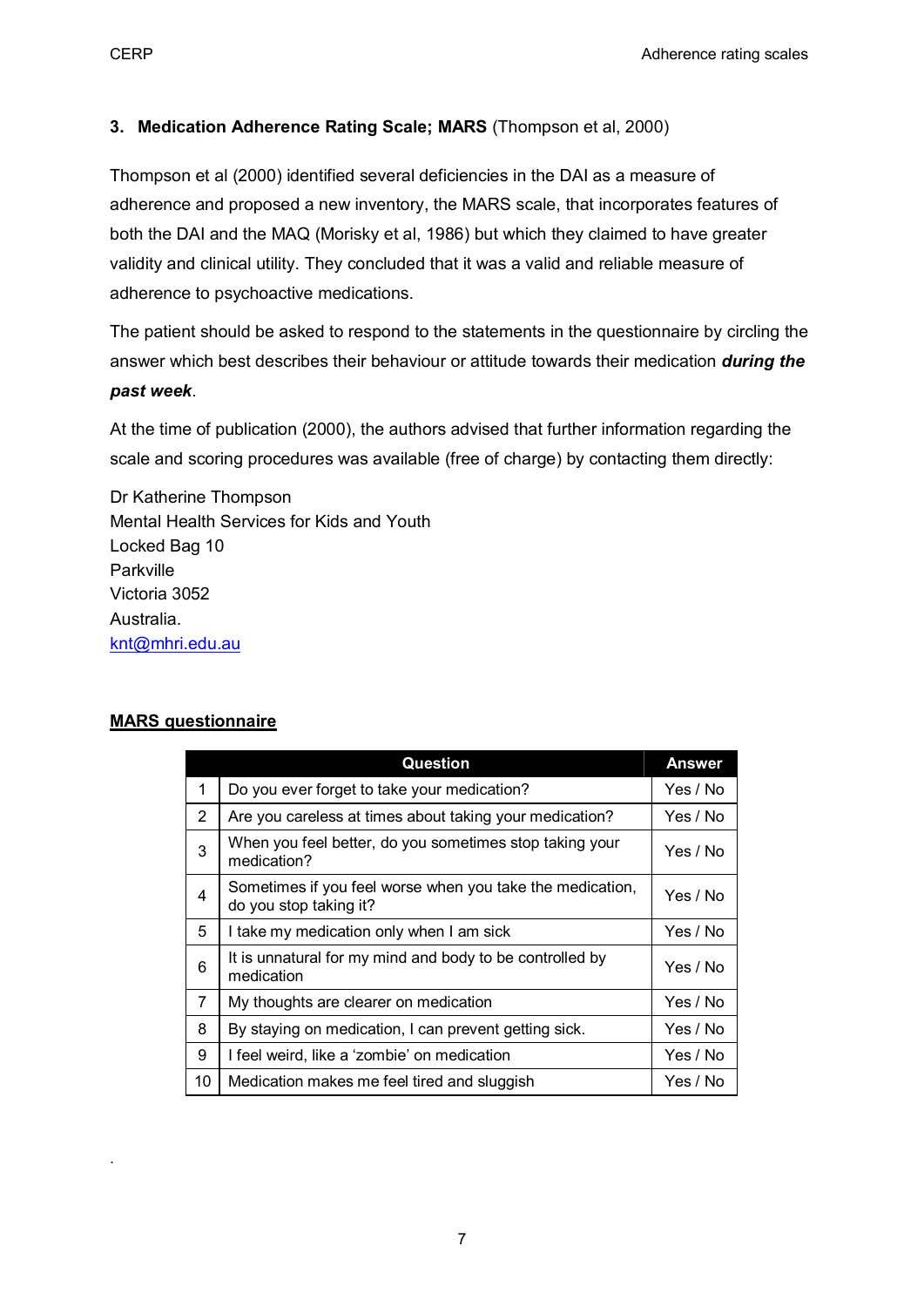### **4. Clinician Rating Scale; CRS** (Kemp et al, 1996; 1998)

The CRS uses an ordinal scale of 1–7 to quantify the clinician's assessment of the level of adherence shown by the patient. Higher numbers represent greater adherence.

The CRS has been used in two controlled trials of 'compliance therapy', in which it demonstrated sensitivity in detecting differences in outcomes among patients receiving compliance therapy versus non-specific counselling (Kemp et al, 1996; 1998).

## **CRS**

| <b>Level of adherence</b>                                                                                                                   | Rating |
|---------------------------------------------------------------------------------------------------------------------------------------------|--------|
| Complete refusal                                                                                                                            |        |
| Partial refusal or only accepts minimum dose                                                                                                | 2      |
| Accepts only because compulsory, or very reluctant / requires persuasion, or<br>questions the need for medication often (e.g. every 2 days) | 3      |
| Occasional reluctance (e.g. questions the need for medication once a week)                                                                  | 4      |
| Passive acceptance                                                                                                                          | 5      |
| Moderate participation, some knowledge and interest in medication and no<br>prompting required                                              | 6      |
| Active participation, readily accepts, and shows some responsibility for<br>regimen                                                         | 7      |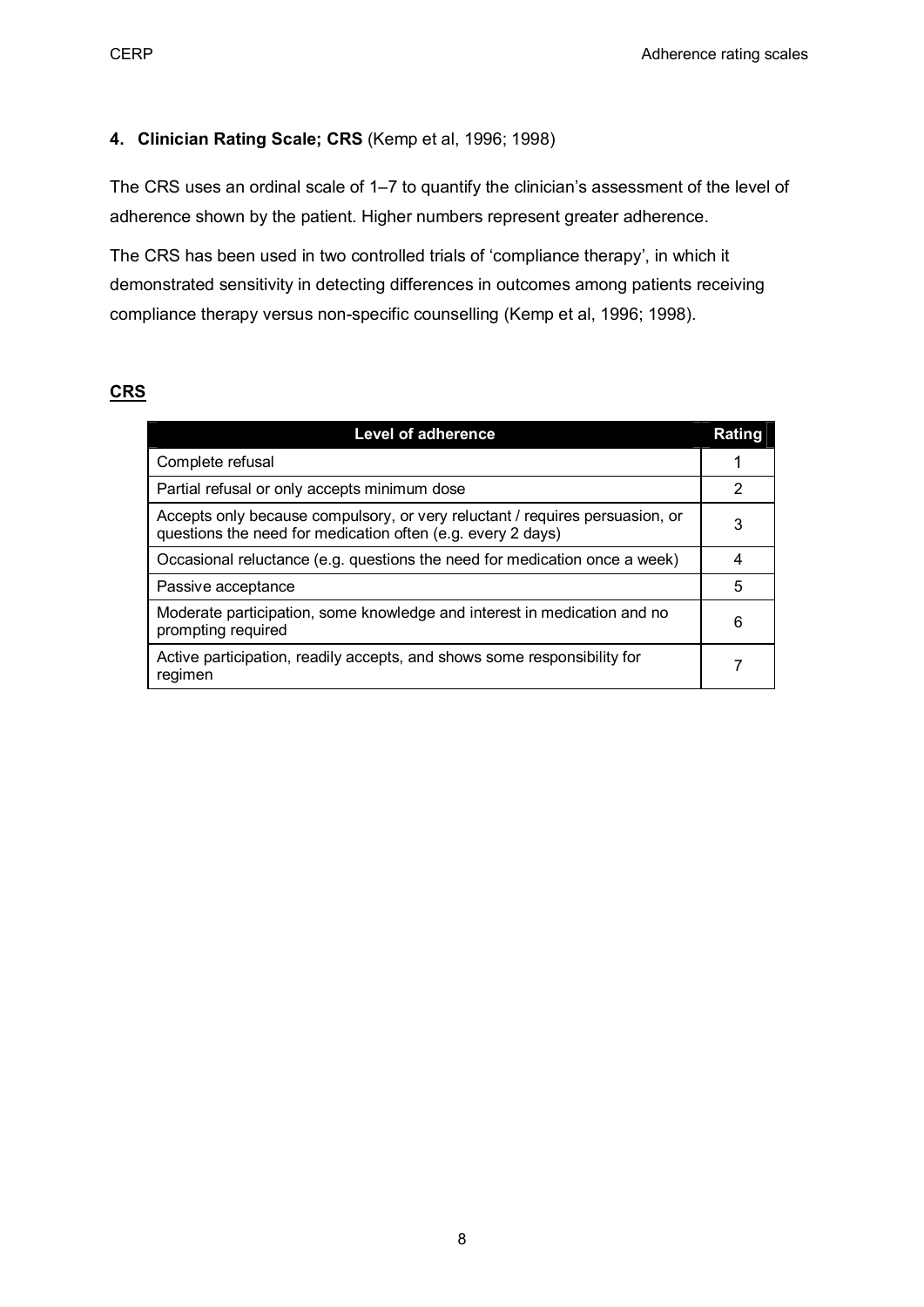## **5. Brief Adherence Rating Scale; BARS** (Byerly et al 2008)

The BARS is a recently developed clinician-administered adherence assessment tool consisting of

- · three questions (adapted with permission from a questionnaire used in the CATIE trial) about the patient's knowledge of their own medication regimen and episodes of missed medication taking, as follows:
	- 1. number of prescribed doses of medication per day
	- 2. number of days in the past month when the patient did not take the prescribed doses
	- 3. number of days in the past month when the patient took less than the prescribed dose.
- · A visual analogue scale (VAS) used to assess the proportion of doses taken by the patient in the past month (0–100%).

The visual analogue scale rating is the key measure of adherence provided by the BARS.